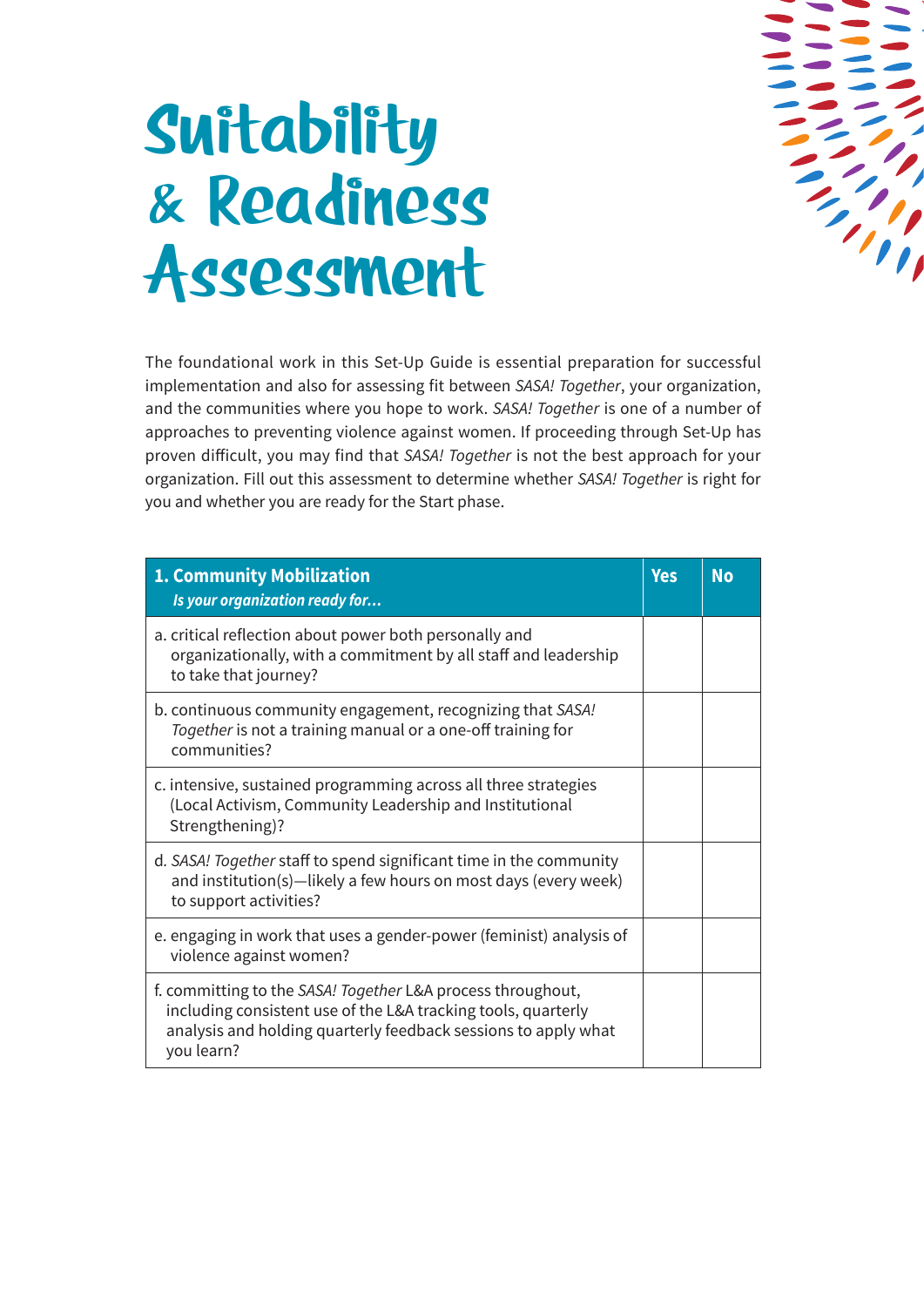| 2. Organizational Commitment and Funding<br>Has your organization been able to                                                                                                                                                                             | Yes        | <b>No</b> |
|------------------------------------------------------------------------------------------------------------------------------------------------------------------------------------------------------------------------------------------------------------|------------|-----------|
| a. commit to SASA! Together programming for at least 3 years?                                                                                                                                                                                              |            |           |
| b. secure at least 1.5 years of funding-with a strong expectation of<br>additional funding for the remaining time?                                                                                                                                         |            |           |
| c. commit to implementing all four phases and all three strategies<br>of SASA! Together for safe and ethical programming?                                                                                                                                  |            |           |
| 3. Dedicated SASA! Together Staff<br>Has your organization been able to                                                                                                                                                                                    | <b>Yes</b> | <b>No</b> |
| a. recruit enough staff to ensure quality programming and<br>mentoring in the chosen communities (see page 67)?                                                                                                                                            |            |           |
| b. identify who will be responsible for overseeing the various<br>learning and assessment activities?                                                                                                                                                      |            |           |
| c. conduct the Introduction to SASA! Together Training<br>(see page 104) with all staff?                                                                                                                                                                   |            |           |
| d. ensure all staff will be able to take on their full SASA! Together<br>responsibilities by the beginning of the Start phase?                                                                                                                             |            |           |
| 4. Suitable and Interested Community(-ies)<br>Has your organization been able to                                                                                                                                                                           | <b>Yes</b> | <b>No</b> |
| a. explore and understand the context of the community(-ies) you<br>are considering?                                                                                                                                                                       |            |           |
| b. engage leaders of the potential community(-ies) and found they<br>are enthusiastic and supportive of SASA! Together?                                                                                                                                    |            |           |
| c. ensure that SASA! Together staff will be able to safely access<br>community(-ies) weekly?                                                                                                                                                               |            |           |
| d. identify communities that SASA! Together staff can reach within 1<br>hour or less?                                                                                                                                                                      |            |           |
| <b>5. Technical Assistance and Resources for Staff Support</b><br>Has your organization been able to                                                                                                                                                       | <b>Yes</b> | <b>No</b> |
| a. dedicate time and resources to personally supporting SASA!<br>Together staff and to supporting your evolution as an activist<br>organization?                                                                                                           |            |           |
| b. identify an external TA provider and allocate the necessary<br>budget?<br>(OR identify a senior leader or senior violence against women or<br>GBV staff member available within your organization to provide<br>ongoing internal TA to SASA! Together?) |            |           |